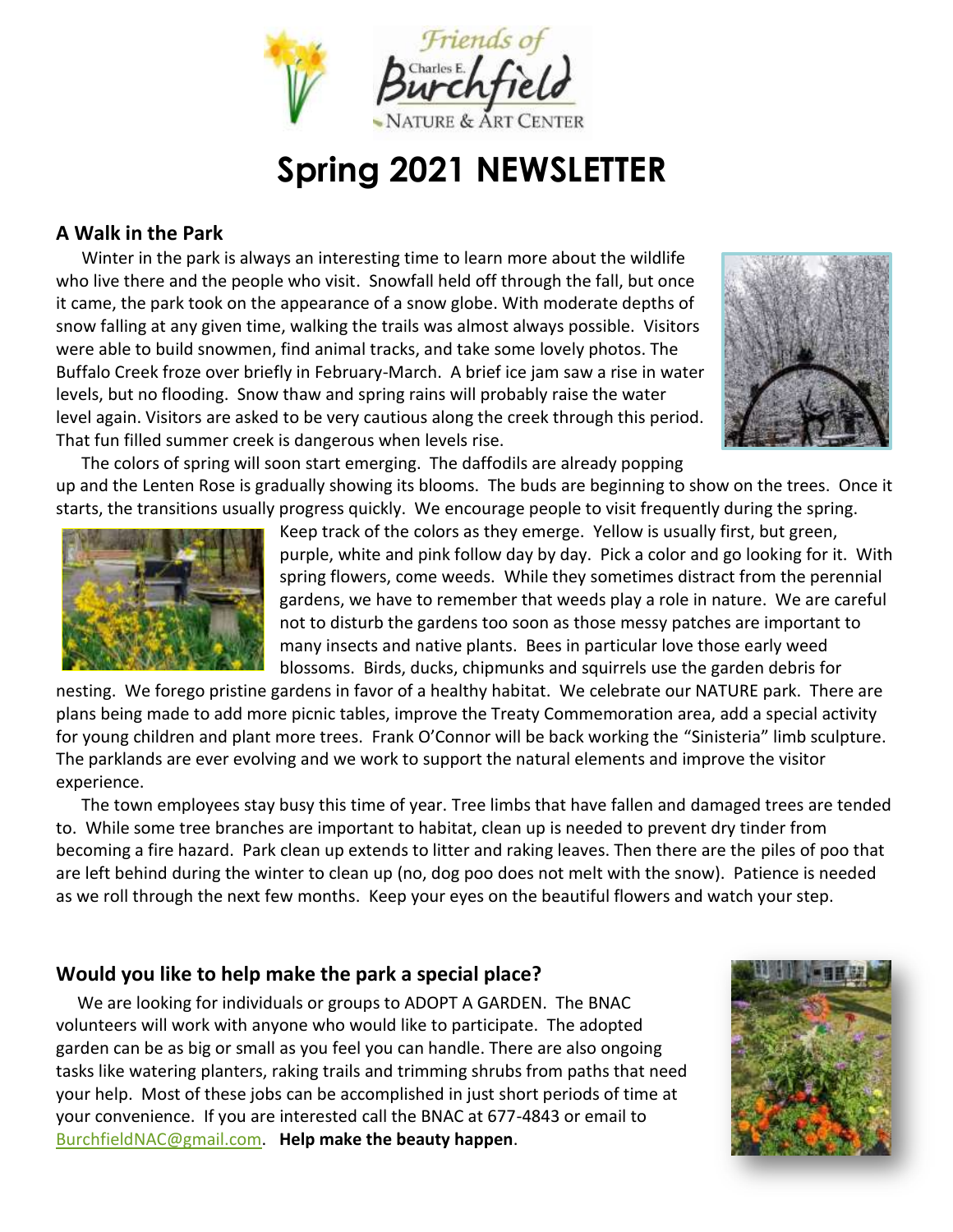## **What's Happening at the Burchfield Nature and Art Center?**

 Despite the restrictions put on the Friends of the BNAC by the Covid-19 pandemic and the lack of repairs to the gallery section of the building, our volunteers have sought to continue serving the community in a variety of ways.



 Between July 2020 and the end of the year, over 3,200 individual craft kits were created and made available on a clothes line strung outside the building. These "Take It and Make It" kits consisted of the materials needed to create a project and the directions all in a plastic bag that could be taken home and enjoyed. Grandmas especially seemed to appreciate these as there was no cost and it was something they could do with the grandkids. In this new year over 100 of the kits have been given to the West Seneca Library for families to pick up during visits. More kits are being prepared for

hanging on the craft line at the BNAC as the weather improves. The crafts will be available around Easter. There are plans to have them available during the summer as well.

 In December, a Letters to Santa mailbox was put up on the flagpole. Over 75 letters came in and each received a personal response from a volunteer (on Santa's behalf). As the new year began, the volunteers decided to reach out to people who may be feeling isolated by sending Friendship Notes and Valentines. More than 200 notes have gone out to veterans, Meals on Wheels recipients and people in local nursing homes. The Friendship notes are an ongoing project and are designed to let people feel that someone is thinking of them. Our Facebook page (Facebook.com/BurchfieldNAC) has been utilized this past year to provide \**Activity Pages* and craft ideas. It also shares information from the West Seneca Recreation Department, the Historical Society, the Library and other community resources.

 No one is sure what limitations we will face in 2021. The BNAC volunteers have not planned concerts and other events for this year because of the uncertainty. There is no way of limiting attendance and avoiding crowds in the park. If we (hopefully) see a return to some normalcy this summer, Facebook and our website (Burchfieldnac.org) will serve as our main means for getting out information about things happening at the park or classroom. As we did last year, we will look for safe ways to help people explore and enjoy the park, art, nature and history. Keep faith that good times are ahead.

### **DID YOU KNOW?**

- 1. Charles E. Burchfield, world renowned watercolorist, worked for the Birge wallpaper company as a designer when he first came to Buffalo in the 1920's.
- 2. The Ebenezers did not have kitchens in their homes. They prepared and ate all meals in a community kitchen that served large groups at a time.



**Burchfield Nature and Art Center 2001 Union Road, West Seneca, NY 14224 Email: [Burchfieldnac@gmail.com](mailto:Burchfieldnac@gmail.com)  Phone: 716-677-4843 Facebook.com/BurchfieldNAC Web page: BurchfieldNAC.org**